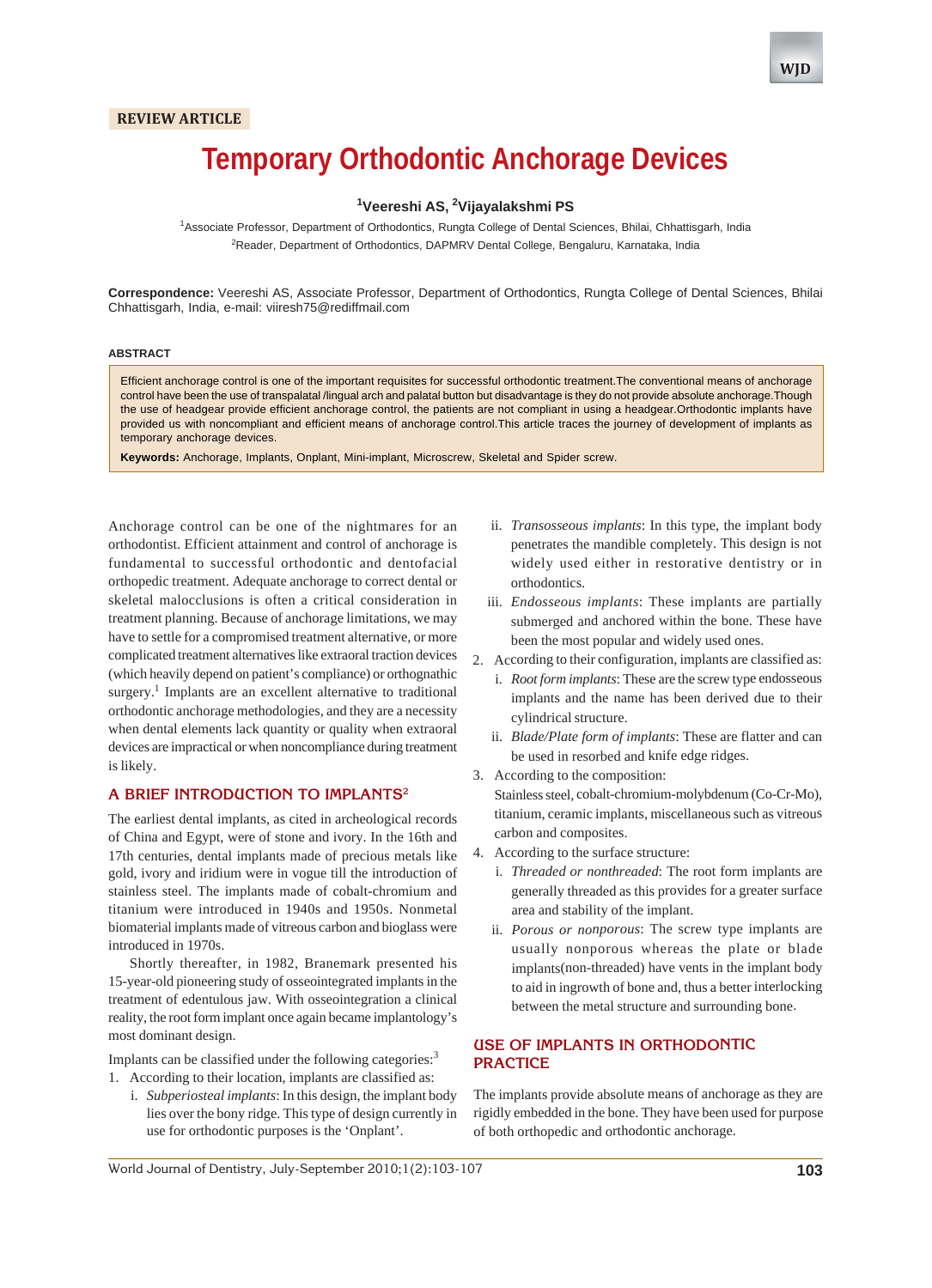# **Studies related to Implants used for Orthodontic Anchorage**

As early as 1945, Gainesforth and Higley<sup>4</sup> mentioned the use of implant supported anchorage. They used vitallium screws in six dogs. These implants were inserted in the ramal area; immediately loaded and used to bring about retraction of upper canines. However, all screws were lost within a period of 16 to 31 days.

Linkow  $(1970)^5$  about 25 years later, used an implant as a replacement for a missing molar. This was then used as an anchor tooth to which class II elastics were used to retract the upper anteriors. The upper arch was consolidated using a fixed appliance while in the lower arch, only the premolar and molar were banded and interconnected using a 0.040" rigid wire.

Creekmore and Eklund  $(1983)^6$  published a case report of usage of a vitallium implant for anchorage while intruding the upper anterior teeth. The vitallium screw was inserted just below the anterior nasal spine. After a healing period of 10 days, an elastic thread was tied from the head of the screw to the archwire. Within one year, 6 mm intrusion was demonstrated along with 25° lingual torque.

Extensive research relating to the usage of retromolar implants (Fig. 1) for orthodontic anchorage has been done by Eugene Roberts (1990, 1994).<sup>7,8</sup> The first clinical trial was on an adult in whom an atrophic extraction site had to be closed.

A special implant was developed that was 3.8 mm wide and 6.9 mm long, which was placed in the retromolar area. A  $0.021" \times 0.025"$  SS wire was used for anchorage from the screw around the premolar bracket.

Southard et al  $(1995)^9$  compared the intrusion potential of implants with that of teeth (dental anchors). Titanium implants were placed in extracted 4th premolar area in dogs followed by a healing period of three months. Then an intrusive force of 50 to 60 gm via 'V' bend was applied. This was compared with the intrusive potential of teeth on the other side using the same mechanics. No movement of implant was seen at the end of the experiment whereas, on the other side, the tooth acting as the anchor units tipped severely. Therefore, they concluded that implants were definitely superior to the teeth acting as anchor units.





**Fig. 2:** Onplant

But these osseointegrated implants used for anchorage had their inherent disadvantages, such as: $10$ 

- 1. Inability to place these implants in interdental areas owing to their bulkiness.
- 2. Placement involved a two stage procedure and, therefore a long waiting time before loading the implant.
- 3. Anatomic limitations, such as erupting teeth, possible nerve damage or altered sensation.
- 4. The high cost, especially of the root form implant used for prosthetic replacement.
- 5. Limitations in the direction of force application.
- 6. Difficulty in hygiene care.

These factors made it imperative that newer implants, which did not completely osseointegrate, adapted specifically for orthodontic usage be developed. Ten such systems from 1995 onwards have been introduced.

The first of the systems introduced in orthodontics was the Onplant (Fig. 2), which is a classic example of a subperiosteal implant. Developed by Block and Hoffman  $(1995)$ , <sup>11</sup> it consists of a circular disc 8 to 10 mm in diameter with a provision for abutments in the center of superficial surface. These abutments would enable the orthodontist to carry out tooth movement against the Onplant. The undersurface of this titanium disc is textured and coated with hydroxyapatite. The hydroxyapatite, being bioactive, helps in stabilization of the implant by improving integration with bone. The average thickness (height) of the implant is 3 mm.

Four new systems, which could be grouped under the category of osseous implants were introduced. Osseous implants are those placed in dense bone, such as the zygoma, the body and ramus area or the midpalatal areas.

The Orthosystem implant developed by Wehrbein  $(1996)^{12}$ is a titanium screw implant with a diameter of 3.3 mm inserted into the median palate or the retromolar regions of the mandible or the maxilla. The implants are surface treated with sandblasting and acid etching for making the surface rough in order to **Fig. 1:** Retromolar implant improve integration. They are available in two sizes of 4 mm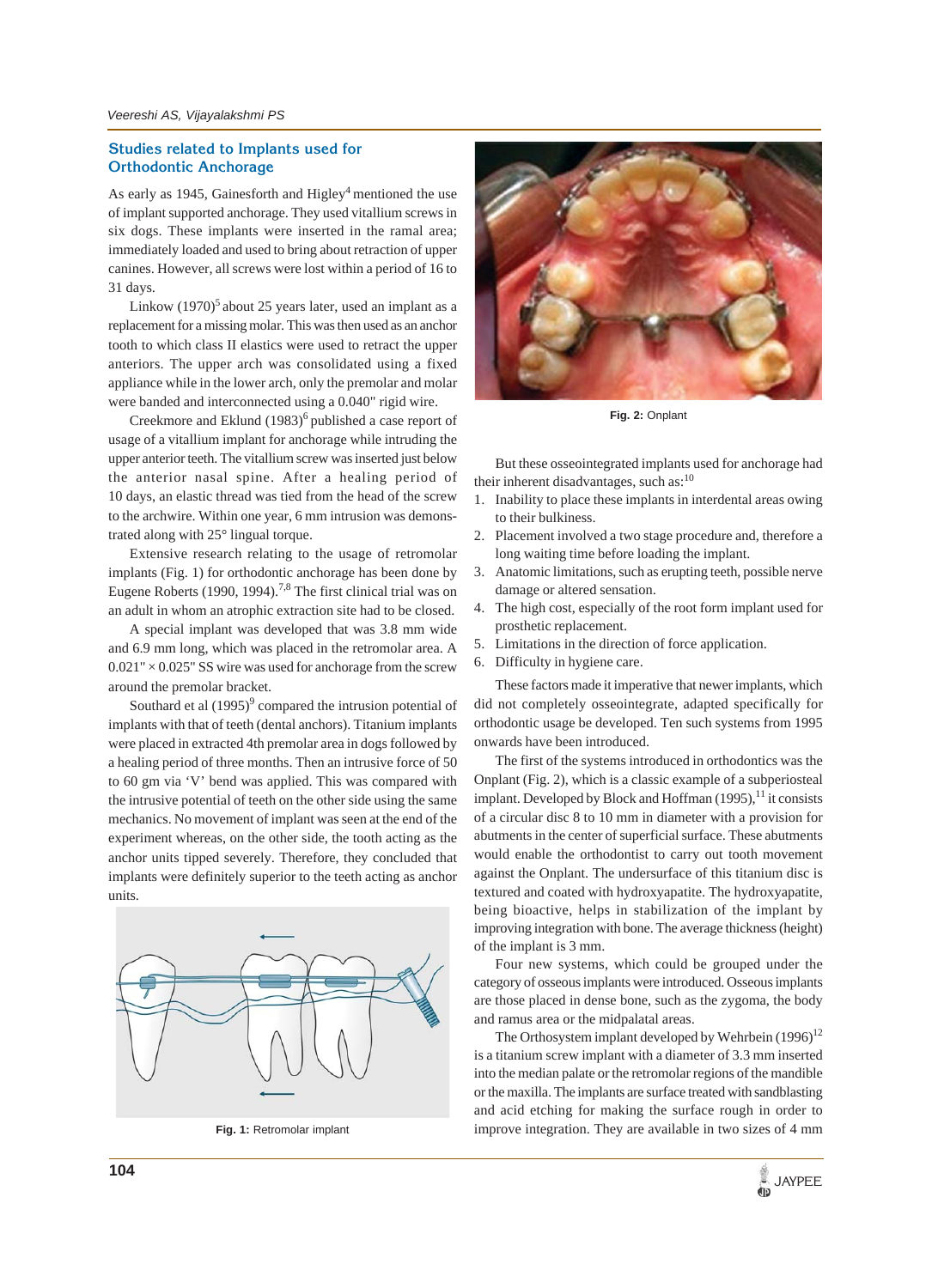

**Fig. 3:** Skeletal anchorage system



**Fig. 4:** Skeletal anchorage system

and 6 mm. An 8 week waiting period has been suggested before applying forces onto this implant.

Next, came the Skeletal Anchorage System (Figs 3 and 4) developed by Umemori and Sugawara (1999).<sup>13</sup> It essentially consists of titanium miniplates, which are stabilized in the maxilla or the mandible using screws. The recent versions of these miniplates have been modified for attaching orthodontic elastomeric threads or coil springs. Different designs of miniplates are available, and this fact offers some versatility in placing the implants in different sites. The 'L' shaped miniplates have been the most commonly used ones, while the 'T' shaped ones have been proposed for usage while intruding anterior teeth. The screws used for fixing the miniplate are usually 2 to 2.5 mm in diameter.

Graz implant supported system introduced by Karcher and Byloff  $(2000)^{14}$  consists of a modified titanium miniplate with provision for four miniscrews, and two oval shaped cylinders. This was used mainly as a support for the Nance button of a pendulum appliance in the palate.

Hugo De Clerck and Geerinckx  $(2002)^{15}$  of Belgium, introduced the Zygoma anchor system. It is a curved titanium

miniplate with provision for three screws of 2.3 mm diameter to offer the necessary stability.

These osseous implants were effective in achieving complex tooth movements like molar intrusion. But, they had their own limitations. They need a fairly complex surgery and, therefore have to be placed by a surgeon. Secondly, the chances of infection are greater than the screw implants. Their removal is as difficult as their placement.

Interdental implants were developed in the late 1990s. They are endosseous implants, but of smaller diameter, which allows placement in interdental areas. These rely more on mechanical retention than complete osseointegration.

The interdental implants are favored over the retromolar implants due to the following reasons:<sup>16</sup>

- 1. Placement is very simple and can be done under local anesthesia.
- 2. They seem to be equally effective in resisting forces as the larger root form implants.
- 3. They can be used for bringing about all types of tooth movement.
- 4. Removal is an uneventful procedure.

Among these interdental implants, the earlier variant was the impacted titanium post introduced by Bousquet et al  $(1996)$ .<sup>17</sup> He published a case report demonstrating the use of an impacted titanium post for orthodontic anchorage. The post, 0.7 mm in diameter and 6 mm long, was made of titanium alloy  $(Ti<sub>6</sub>Al<sub>4</sub>V).$ 

Ryuzo Kanomi  $(1997)^{18}$  introduced the mini-implant. This is a modified surgical miniscrew of 1.2 mm diameter and 6 to 7 mm length, which can be placed interdentally.



**Figs 5A and B:** Mini-implant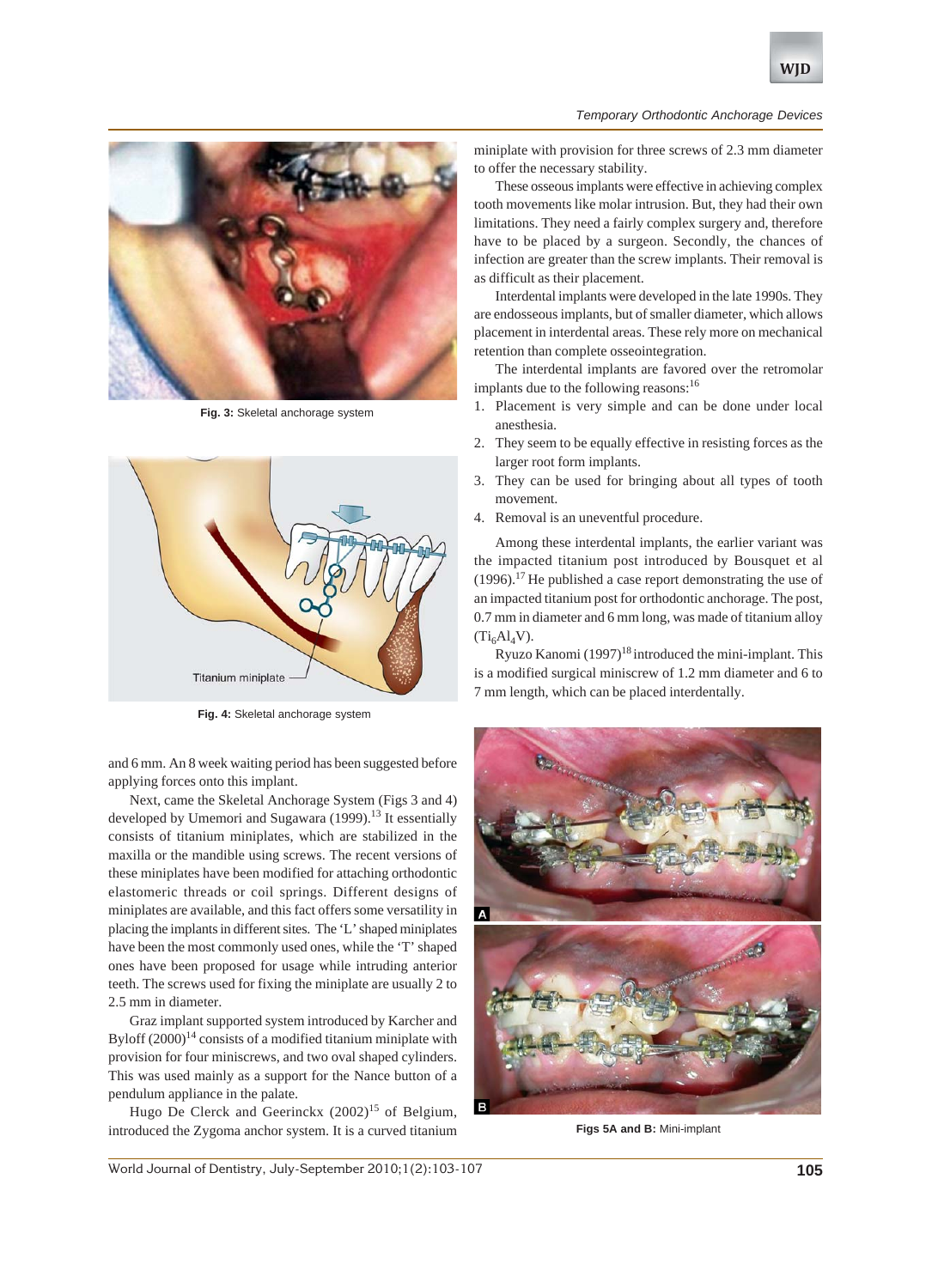These implants have been used successfully for anterior intrusion and retraction (Figs 5A and B) molar distalization (Fig. 6) and molar intrusion (Fig. 7).

Costa et al  $(1998)^{19}$  published a preliminary report on their newly developed mini-implant called as Aarhus Anchorage System.

Micro-implant anchorage is a customized implant system (Fig. 8) developed by a team of Korean orthodontists (Park et al  $2001$ ).<sup>20</sup> These are small diameter implants, which can be placed interdentally either in the buccal sulcus or palatal interdental areas. The screws are available in different lengths and diameters. The maxillary implants are longer than the mandibular ones owing to the difference in the thickness of cortical bone. The micro-implants are made of titanium. The pilot drill is usually 0.2 to 0.3 mm smaller than the desired implant size and is drilled at a slow speed. The implants are driven at an angle of approximately 30 to 40° to the long axis of the maxillary teeth and 10 to 20° to the mandibular teeth to ensure optimum retention by augmenting the area of contact between the implant and adjacent bone.

Case reports on micro-implant usage have shown their efficacy in anterior retraction with/without intrusion and molar uprighting.21,22



**Fig. 6:** Mini-implant used for molar distalization



**Fig. 7:** Mini-implant used for molar intrusion

Newer interdental systems like OMAS (Orthodontic mini anchor system) introduced by Lin et al  $(2003)^{23}$  are identical to the micro-implants. They vary in their form and their head design.

The Spider Screw (Fig. 9) introduced by Maino et al  $(2003)^{24,25}$  and this implant has bracket shaped head with 0.022" rectangulat slot and a two perpendicularly placed roud slots of size 0.027" placed beneath the bracket head.

The principles however remain the same. The trend presently seen is towards immediate loading of these screws.

Chen  $Y^{26}$  et al evaluated the factors influencing the success of orthodontic implants and suggested that implant diameters of less than 1.3 mm or greater than 2 mm, as well as lengths of less than 8 mm, are more susceptible to failure.

Jeffrey D Hyde<sup>27</sup> et al conducted a survey of network orthodontists' attitudes toward miniscrew usage and their experiences with failures and related complications. The results of the survey showed that the most common indication for miniscrew placement in previous studies has been maxillary anterior retraction followed by molar protraction and posterior intrusion with other types of treatment in a clear minority. Two



**Fig. 8:** Micro-implant



**Fig. 9:** Spider screw